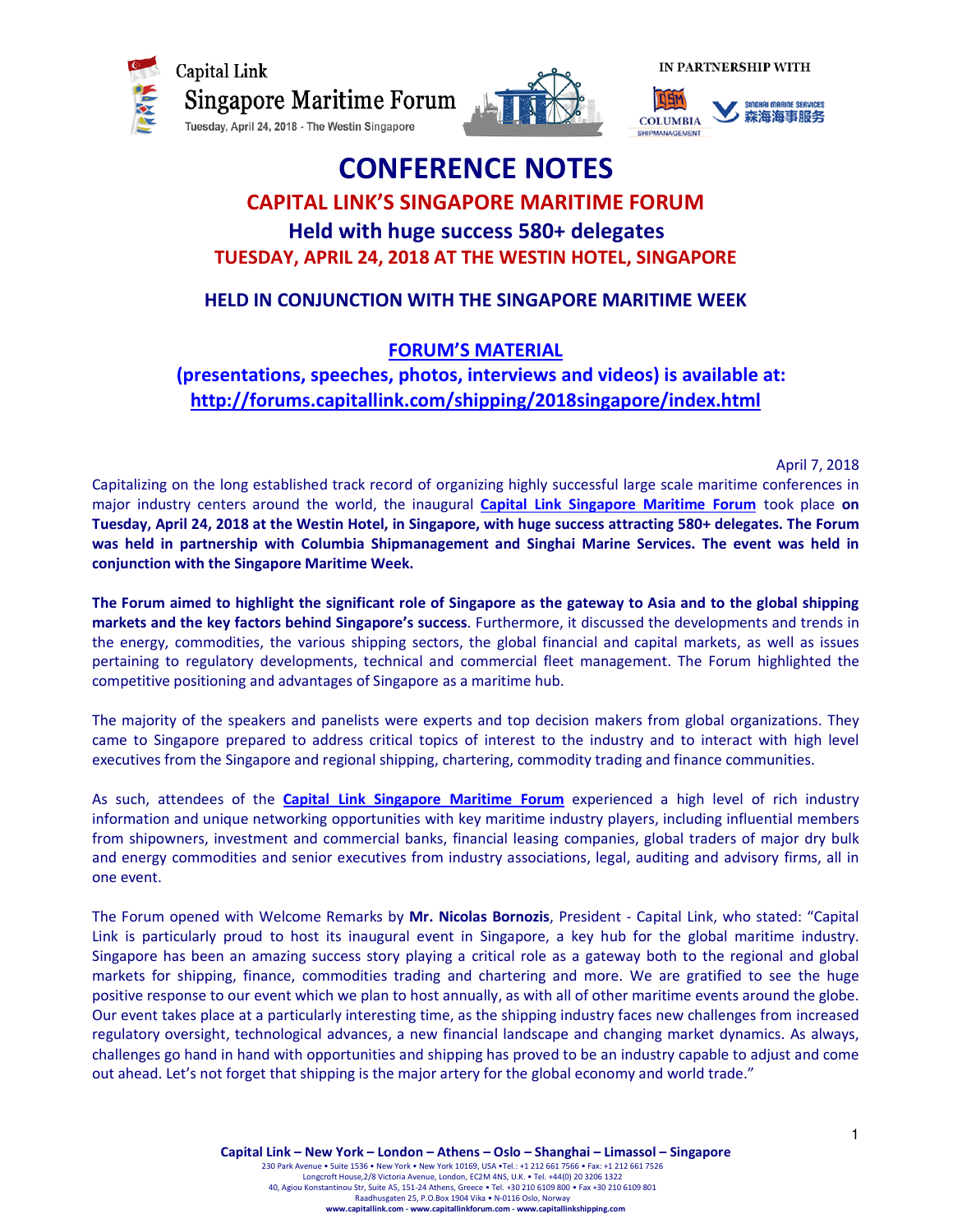





Mr. Esben Poulsson, Chairman - International Chamber of Shipping; President - Singapore Shipping Association; Executive Chairman – ENESEL, in his opening remarks welcomed Capital Link to Singapore and mentioned the significance of the Singapore Maritime Week reminding that this was the first Maritime Week to take place on a global scale. He mentioned the challenges and opportunities created by the commercial and regulatory trends and the very rapidly changing technological advancements. He concluded by emphasizing the role of shipping to globalization and the world economy.

# Keynote Address: "The Global Shipping Markets - Current Developments - Outlook & The Role of Asia" The keynote speaker of the Forum was Dr. Martin Stopford, Non-Executive President - Clarkson Research Services Limited.

# PANELS & PRESENTATION TOPICS

# THE MARITIME INDUSTRY - GAME CHANGERS

A discussion among leading industry participants on the major regulations that will be in effect in the near future and their potential transformational impact on the industry. The panel focused mainly on environmental compliance but also touched upon broader topics such as technological innovation and operational efficiency.

# Moderator:

Mr. Mark O'Neil, President & CEO - Columbia Marlow Panelists:

- Mr. Wei Zhuang, Regional Manager, Asia BIMCO
- Mr. Arjun Batra, Group Managing Director Drewry
- Mr. Tim Wilkins, Regional Manager of Asia- Pacific INTERTANKO
- Mr. Valentios (Eddie) Valentis, President/CEO Pyxis Tankers
- Mr. Martin Crawford-Brunt, CEO RightShip

Mr. Arjun Batra, Group Managing Director - Drewry said "Growth of energy demand is slowing due to the reduced energy intensity of the global economy. By mid-century, the world will run much more on electricity compared with today. IMO's commitment to reducing Green House Gases emissions from International shipping by at least 50% by 2050 can only happen by decarbonisation of shipping and is a good example of what is happening across many Industries globally. A combination of renewables and energy efficiency will drastically reduce demand for fossil fuel. Fossil fuel-based energy and related industries will see increased disruption and price pressure. Sectors of the Shipping industry dependent upon transportation of fossil fuels will need to re-look at their long-term strategy."

Mr. Valentios (Eddie) Valentis, President/CEO - Pyxis Tankers stated: "With game changer events soon approaching, shipping is once again on the verge of a major transition. September 2019 marks the end of the final extension provided to owners of existing tonnage for installing the ballast water management system and most importantly, the 1st of January 2010 marks the implementation of the IMO 2020 sulfur cap (0,5%) with which all ships must comply.

As far as Ballast Water Treatment systems are concerned, things are clear and the majority of shipping companies have one way or another programmed and budgeted for the upcoming retrofits. Regarding the latter i.e. IMO 2020 sulfur cap, things are dramatically different with the majority of owners not intending to retrofit scrubbers (considering the high cost and installation limitations) and therefore expect to rely on fuels that comply with the new regulation i.e. MGO or blends (HSFO+LSFO).

The big questions that need to be answered: Will the approved fuels be available to cater for the substantially increased projected demand? What will the price be, considering the increased demand? Will refiners be ready? What will be the market implications from the switch to the new fuel - will it be affected by the projected slow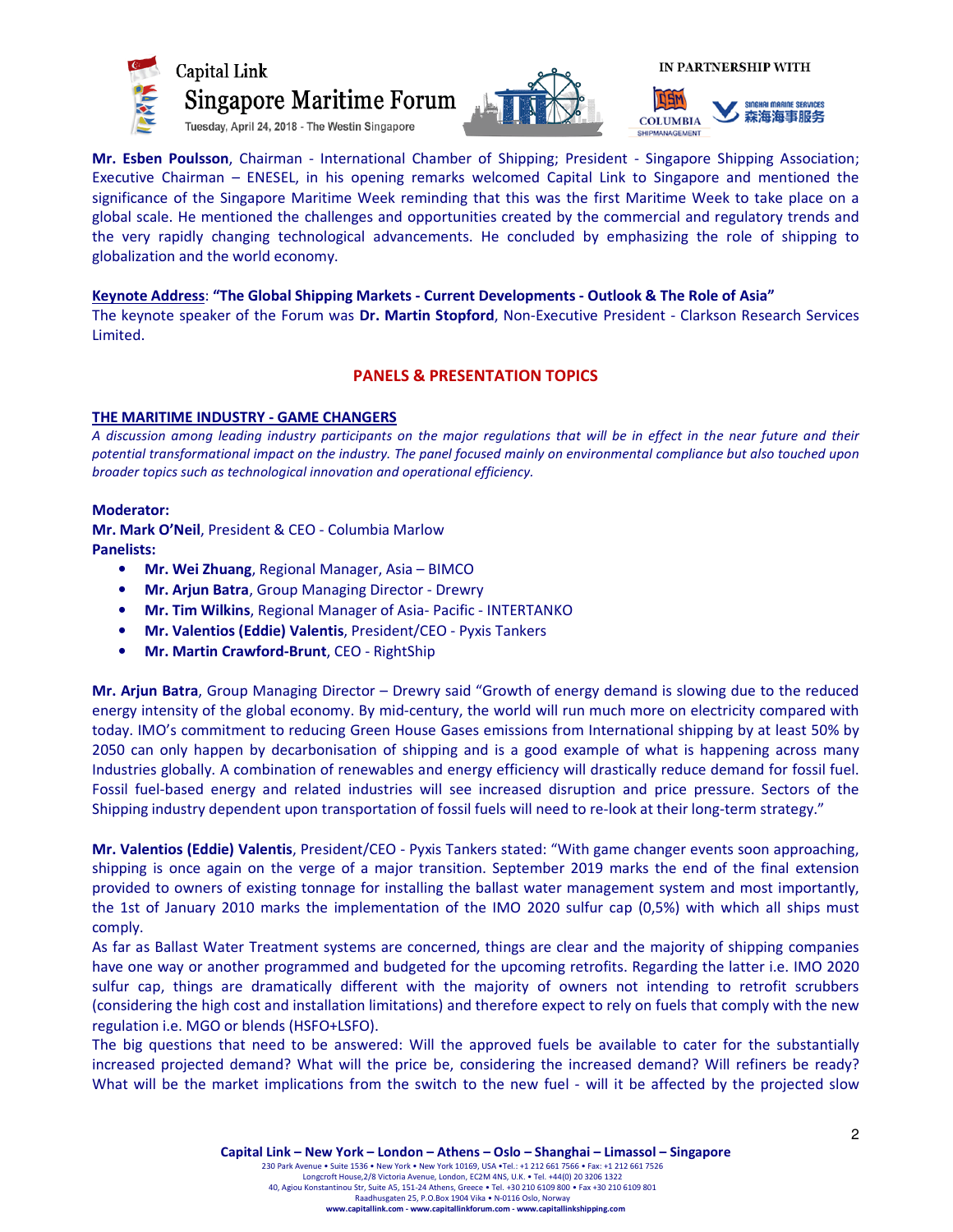





steaming? What is the actual ROI for a scrubber? Will HSFO still exist after a few years? Will older vessels be scrapped? Is LNG the fuel of the future? What will be the further impact be of the expected revision in 2025? Owners are once again in the crossroad of major decisions and this time the stakes are very high."

Mr. Martin Crawford-Brunt, CEO - RightShip stated: "Investment decisions made today will be forced to comply with tomorrow's regulation. Fortunately there exists opportunities to get ahead of the game.

Thanks to the GHG Rating we have data - right down to an individual vessel level - on fleet movements and emissions. We are able measure and benchmark emissions from shipping. We also know which countries, yards, and engines are building the more efficient vessels – we can even tell you the make of the engine.

There is a plethora of readily-available data and information available that will help the industry keep ahead of the regulation curve – and many are already on board."

# BLOCKCHAIN, CYBERSECURITY & DIGITALIZATION TRANSFORMING SHIPPING

- Use of Cryptocurrency
- − Protect from Digital Kidnap;
- − Optimize Connectivity & Operational Efficiency;
- − Digital transformation enables new data-driven business development opportunities across marine services & marine insurances

# Moderator:

Mr. Howard Hughes, CTO - Tototheo Maritime RIC Panelists:

- Mr. Stephen Cooper, CEO Fourth Insurance Office, Inc.
- Mr. Johan Backas, Managing Director, Eniram A Wartsila Company
- Mr. Mikael Lind, Research Manager RISE Viktoria; Chairman PortCDM Council

Mr. Howard Hughes, CTO - Tototheo Maritime RIC stated: "Cyber Security is nothing new in the world of IT and Digitalization. However, while there is much discussion on what tools are required to start protection, there must be an understanding that a "black box" will not solve all problems. Any business must understand their data, the flow of that data and categorize it. Cyber Security is more than just having an understanding at an IT level. All security procedures must be reviewed and understood. Only then can the IT infrastructure be secured in an appropriate manner that will offer suitable protection. Threats to security can also come internally. Either by mistake or by malicious intent. Internal awareness for crew and office staff through training must not be overlooked.

It is important to realize that this protection must be organic. It must grow with the company and with the ever changing threat landscape."

Mr. Stephen Cooper, CEO - Fourth Insurance Office, Inc. stated: "Cyber-insurance should not be confused with cyberpreparedness, and a good cyber policy will not reduce your chances of suffering a cyber-related business loss. Cyberpreparedness means remaining vigilant and informed and knowing the resources you will need when an incident is threatened or detected. A first and effective response to a cyber-incident requires informed leadership and expertise, and preparedness means knowing those experts and organizations that can help you identify and minimize loss. Know your options and make your choices now, and learn whether cyber-insurance can make this easier and less costly."

Mr. Johan Backas, Managing Director, Eniram – A Wartsila Company stated: "Digitalization with vast amount of associated opportunities to improve competitiveness in the marine industry is swiftly getting the attention of various industry stakeholders. Vast quantities of data available must be analysed efficiently and safely to provide relevant, and preferably actionable, insight to the people who need it, when they need it and where they need it. We at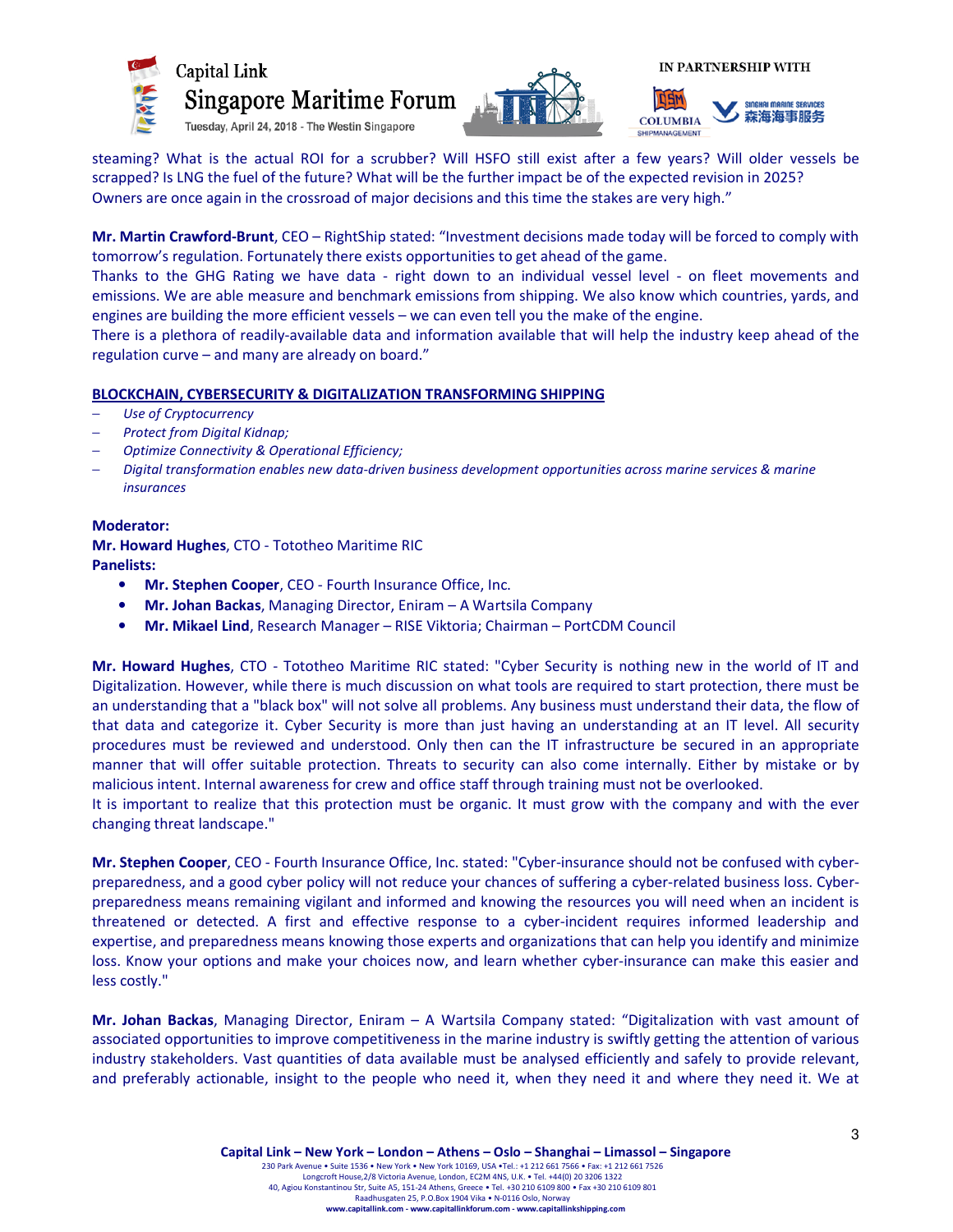





Eniram – A Wärtsilä company create solutions that improve awareness of vessel operations both in real time and predictively to improve the total asset efficiency."

# Mr. Mikael Lind, Research Manager – RISE Viktoria; Chairman – PortCDM Council stated:

"Digitisation empowers the port to become connected in the global maritime ecosystem. Digitisation has been brought to the maritime sector to stay. This provides fantastic opportunities for enhanced connectivity between ships, people, and vessels where sea transports become integrated in multi-modal transport processes. However, sea transports is pursued in a self-organized eco-system with many autonomous actors acting in co-opetition. Importantly, trust and standardisation on technical and operational level need to be facilitated for a new datasharing paradigm by trustful governance bodies. To balance a ship centric and port centric view, as in the European initiated Sea Traffic Management (STM) initiative, the International PortCDM Council has been brought forward for integration of port operations as part of sea transports."

# THE CHARTERERS' PERSPECTIVE

The Global Shipping, Commodities & Energy Markets. Shipping is affected by developments in the global commodity and energy markets. The panel discussed cargo and trading flows, the role of Asia in global trading and the impact on shipping.

# Moderator:

Mr. Frans van de Bospoort, Managing Director & Head of Shipping Finance Eastern Hemisphere – DVB Bank Panelists:

- Mr. Andrew Barker, Asia Pacific Lead Cargill
- Mr. Bjorn Stignor, General Manager Golden Stena
- Mr. Michael Nagler, Head of Chartering Noble
- Mr. Rasmus Bach Nielsen, Global Head of Wet Freight Trafigura

Mr. Andrew Barker, Asia Pacific Lead – Cargill stated: "Fundamentals should improve the dry bulk markets, most notably with growing demand in ferrous and bauxite. However, new fuel standards, decarbonization and technology, are disrupting the industry and the longer-term impact is uncertain. To prepare for the shifts, Cargill seeks to continually improve the safety and efficiency of its chartered fleet. Our company strives to realize its purpose of nourishing the world in a safe, responsible and sustainable way. We aim to improve the efficiency of operations, modernize our chartered fleet of 600+ vessels and establish partnerships to positively impact our business and the wider industry."

Mr. Rasmus Bach Nielsen, Global Head of Wet Freight - Trafigura stated: "Commodity trading requires significant scale, global reach, global infrastructure and a significant funding base. When it comes to the topic digitalization then we see this more as additive and evolutionary more than transformative and revolutionary. In other words, we think this will help us make better decisions. From a freight perspective then Trafigura will remain a significant spot charterer of 3rd party tonnage with 80% of all cargoes fixed externally. This is also regardless of a sizeable leasing position of 32 new crude/product tankers delivering primarily in 2019. What will change is less dependence on the time charter market."

# SINGAPORE AS AN INTERNATIONAL MARITIME HUB

Private & Public Partnership Moving Shipping Forward

Singapore has become a major hub for the global shipping industry, a gateway to the Asian and world markets for shipping, commodities and finance. A partnership and close cooperation among government, unions, shipowners and shipmanagers moves the industry forward. The panel discussed the factors behind this success and what lies ahead.

Moderator:

Mr. Terence Zhao, President - Singhai Marine Services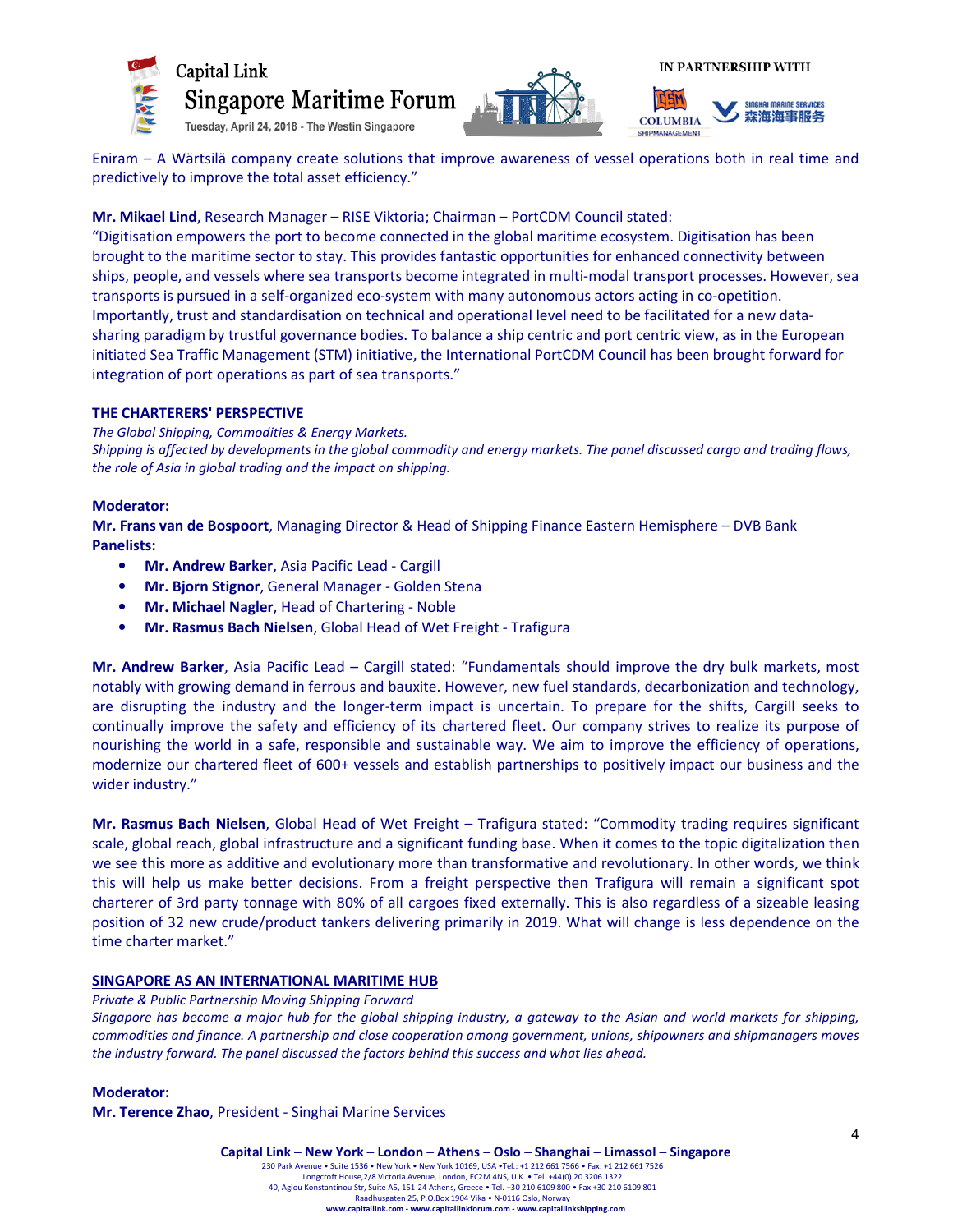

**Singapore Maritime Forum** 

Tuesday, April 24, 2018 - The Westin Singapore



**IN PARTNERSHIP WITH** 



#### Panelists:

- Mr. Stephen Cotton, General Secretary ITF
- Mr. Yan Xiankai, Group CEO & Chairman Bilsea Group
- Mr. Sheshashayee Venkatraman, CEO Miclyn Express Offshore
- Ms. Tan Beng Tee, Assistant Chief Executive (Development) MPA
- Ms. Lisa Teo, Executive Director (Corporate Development) Pacific International Lines (PTE) Ltd

President Singhai Marine Services, Mr. Terence Zhao, mentioned that it is a very appropriate time to discuss Singapore's role in shaping the private & public partner business model in the maritime industry. Mr. Terence Zhao highlighted that the private & public partner business model is not new in the Singapore maritime industry. In fact, it is the essence of Singapore's past success and potentially the road for and to the future. For the public side of this model, the Maritime and Port Authority of Singapore is the driving force behind Singapore's current status as an International Maritime Centre. This accolade was attained after growing continuously and successfully over the past few decades. Mr. Terence Zhao expressed confidence that the Maritime Port Authority can ride on their past achievements and continue to adopt appropriate strategies to tackle challenges and leverage on opportunities presented in the fast-changing environment brought by changes of global economics and energy use, and by advances in technology. Mr. Terence Zhao hoped that the panel had provided valuable insights on how Singapore could further develop closer partnership and cooperation among government, unions, ship owners and managers to move the shipping industry forward and enhance Singapore's role as an International Maritime Centre.

Mr. Yan Xiankai, Group CEO & Chairman – Bilsea Group stated: "Singapore has been successful for the past decades, partly due to its national strategic plan from the beginning and its focused execution for its maritime industry. With IMC2030, Singapore, taking itself as maritime ecosystem, is repositioning itself for connectivity, talent and innovation. Singapore government played an important role in the past and will do so in the coming decades for its transparency, Efficiency and forward looking.

In response to IMC2030, some Key maritime university alumni set up Unimex.org limited in Singapore early this year. Unimex stands for universal maritime elites exchange. It's targeting to build the world largest partnership for maritime alumni including maritime professionals, maritime students and faculties as well. It'll be an unique maritime ecosystem cultivated by and for maritime alumni, to help all participants in maritime industry for its sustained success. Unimex believes that participation creates value and continuous involvement captures values."

Mr. Sheshashayee Venkatraman, CEO - Miclyn Express Offshore stated: "The offshore market has just completed 45 months in the worst downturn in history. Unfortunately, there does not seem to be an end in sight, as yet. The only ray of optimism is in that the market seems to have bottomed out - leading to an expectation of recovery. Companies will need to hold on and find new paradigms to continue to survive. Is recovery inevitable? I believe yes, but it will be gradual and not without slidebacks. While dealing with the market, companies will need to manage their lenders and find ways to restructure their financial liabilities to give themselves sufficient runway. In such a situation, management teams will be the primary differentiator – the capable ones will weather the storm and emerge stronger and better prepared to ride the next wave.

Ms. Tan Beng Tee, Assistant Chief Executive (Development) – MPA shared the objectives and key projects under the Industry Transformation Map (ITM) for the Sea Transport sector which was launched by MPA in January 2018. She said that "the ITM demonstrates the close collaboration amongst the various stakeholders - government, business and labour movement to advance the interests of the maritime community to the benefit of all. Such collective efforts would help realize the vision of Singapore to be the global maritime hub for connectivity, innovation and talent."

Ms. Lisa Teo, Executive Director (Corporate Development) – Pacific International Lines (PTE) Ltd stated: "As Singapore's only remaining container line, we at Pacific International Lines, make a conscious decision to continue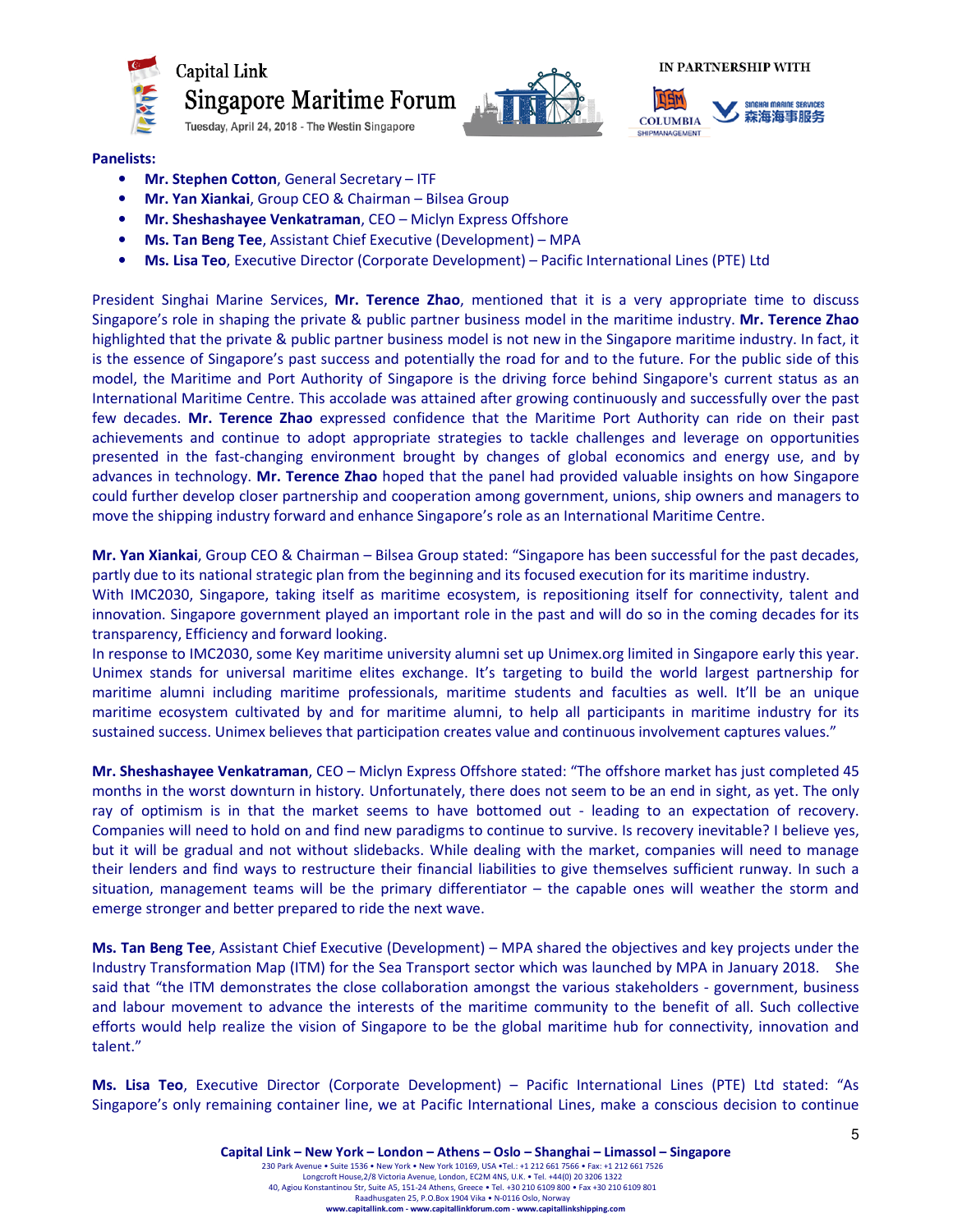





flying the flag for Singapore on the international stage. We can say there is an emotional attachment to Singapore but we stay in Singapore for very sound and rational business reasons.

Singapore continues to serve as the gateway for businesses to regional and global markets.

As long as Singapore remains committed to promoting the maritime sector as a strategic national interest and continues to adopt pro-business fiscal and economic policies which support maritime business, we believe Singapore will remain an attractive maritime centre to international businesses."

# THE FUTURE OF SHIPPING

A Roundtable discussion among industry leaders

- − A high-level discussion on the evolution of the shipping industry, the main industry drivers, opportunities and challenges for the shipping industry across the board.
- − Shipping markets outlook, energy and commodity flows, investment opportunities, access to capital, the impact of technology, operational and regulatory challenges and more

# Moderator:

Ms. Mei Lin Goh, Partner - Watson Farley & Williams Panelists:

- Mr. Michael Parker, Industry Head, Global Shipping & Logistics and Chairman, EMEA Corporate Banking Citi
- Dr. Martin Stopford, Non-Executive President Clarkson Research Services Limited
- Mr. Jeremy Nixon, CEO Ocean Network Express
- Dr. Nikos Tsakos, President & CEO Tsakos Energy Navigation; Chairman INTERTANKO
- Mr. Esben Poulsson, Chairman, International Chamber of Shipping; President Singapore Shipping Association; Executive Chairman -ENESEL

Mr. Jeremy Nixon, CEO – Ocean Network Express stated: "Jeremy Nixon is the CEO of Ocean Network Express (ONE) which is a new liner company formed post the recent consolidation of KL, MOL and NYK Group's container divisions. They are now the 6th largest and have their global headquarters in Singapore. Issues that were addressed included the latest challenges of today's liner shipping market, and the need for companies to have a clear go to market strategy. Also the need for shipping, as the servant of global trade, to continue to be allowed to operate on a level playing field with full international government support."

# FINANCIAL LEASING AS MAINSTREAM FINANCE

#### Leasing Alternatives Throughout Asia

Financial Leasing has become a dominant form of ship finance for the Asian & International Shipping Industry. The panel discussed the outlook for further growth with new market entrants and players, where new capital can come from, what types of deals and owners can qualify for leasing and joint ventures between leasing firms & cargo owners. It also discussed the various financial leasing options available throughout Asia and the experience of shipping companies who have used them.

# Moderator:

Mr. Conor Warde, Partner – Mayer Brown JSM Panelists:

- Mr. Justin Sharp, Executive Director, Head of Structured Asset Finance, Asia Commonwealth Bank of Australia
- Ms. Uta Urbaniak, Chief Financial Officer Epic Gas
- Mr. James Stove-Lorentzen, Jr., Managing Partner NorthCape Pte Ltd
- Mr. Terry Chen (Zeping), Head of Shipping, Offshore & Logistics Taiping & Sinopec Financial Leasing Co., Ltd

Mr. Conor Warde, Partner – Mayer Brown JSM stated: "Leasing companies, particularly those based in China, have had a significant impact on the maritime industry over the last number of years and they will be important players in the future as well. As these companies continue to develop their portfolios they are becoming increasingly selective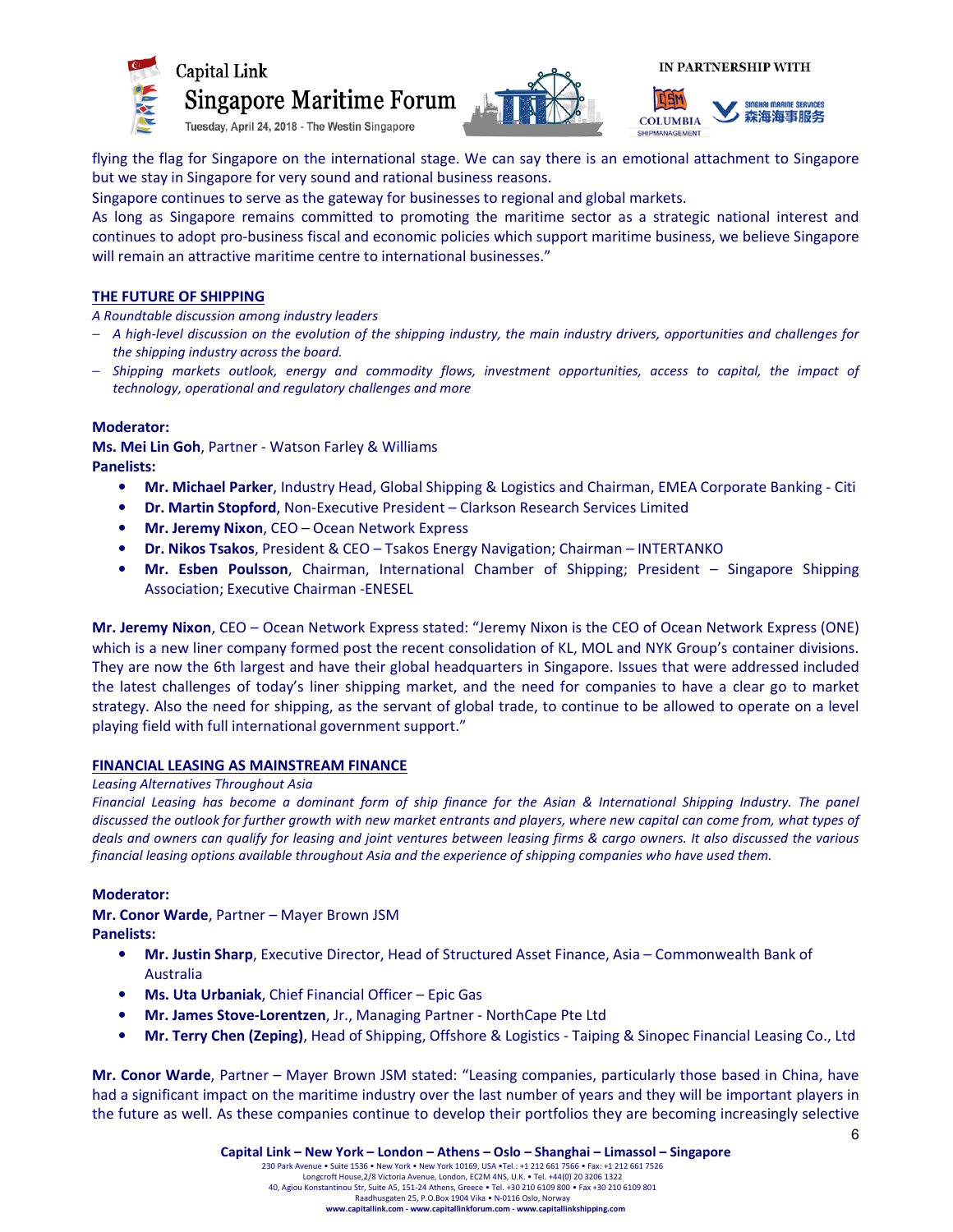



about the quality and volume of the deals in which they are involved. Despite this increasing selectivity, there is no question that these companies have and will continue to be a critical source of funding for shipowners around the world."

Mr. Justin Sharp, Executive Director, Head of Structured Asset Finance, Asia - Commonwealth Bank of Australia stated: "Our focus remains on developing long term relationships for our shipping portfolio. This has been with leading shipping companies and also the financial leasing companies. The market position and involvement of the financial leasing companies continues to grow and support the capital requirement of the shipping sector."

Ms. Uta Urbaniak, Chief Financial Officer – Epic Gas stated: "Epic Gas successfully raised over \$300 million of traditional bank debt with European banks over the last 4 years despite a general tightness in the ship finance market. We expanded into the Japanese finance market at competitive terms and are keen to grow our financing sources further."

Mr. James Stove-Lorentzen, Jr., Managing Partner - NorthCape Pte Ltd stated: "Total drawdown from Chinese financial institutions was more than \$16 billion in 2017, of which more than 70% was from Chinese leasing companies. Over the past nine years the Chinese banks have taken a 20% share of the global ship financing market from the traditional shipping banks and two of the top three banks are now Chinese. The funding from the Chinese leasing institutions have been particular attractive because of higher LTV, longer tenors and profiles, and the ability to fully underwrite transactions in excess of USD 1 billion. In the past six years NorthCape have concluded 37 separate transaction for more than 100 assets and with transaction value in excess of USD 11 billion."

#### GLOBAL SHIPPING BANKS & THE AVAILABILITY OF FINANCE FOR THE SHIPPING INDUSTRY

- − Banks have been the traditional source of finance for the shipping industry how major shipping banks deal with new regulatory and market challenges.
- − Is the bank finance market shrinking or growing? Is new capital available for the industry? Who can qualify for bank finance and at what cost and terms?

#### Moderator:

Mr. John Forrester, Partner - Holman Fenwick, Willan Panelists:

- Mr. Joep Gorgels, Global Head of Shipping ABN AMRO
- Mr. Michael Parker, Industry Head, Global Shipping & Logistics and Chairman EMEA Corporate Banking Citi
- Mr. Christian Niewandt, Global Head of Shipping HSH Nordbank
- Mr. Tobias Zehnter, Global head of Shipping NORD L/B

Mr. John Forrester, Partner - Holman Fenwick, Willan introduced the panellists and asked for their views on the challenges they face in the current market, particularly on the regulatory side. Apart from regulations imposed by external banking regulators, he was interested to hear how the banks' own internal regulations affect lending and about the impact of regulations in the shipping industry more generally, such as on emissions and water ballast treatment. He asked whether, on balance, regulation is all bad. After asking whether the bank finance market is shrinking or growing, he went on to explore alternative sources of capital and ended with a discussion on the criteria for obtaining bank finance.

Mr. Christian Niewandt, Global Head of Shipping - HSH Nordbank stated: "After almost ten years of restructuring the privatisation of the bank has created a basically clean vehicle ready for new business with existing and new clients on a global basis.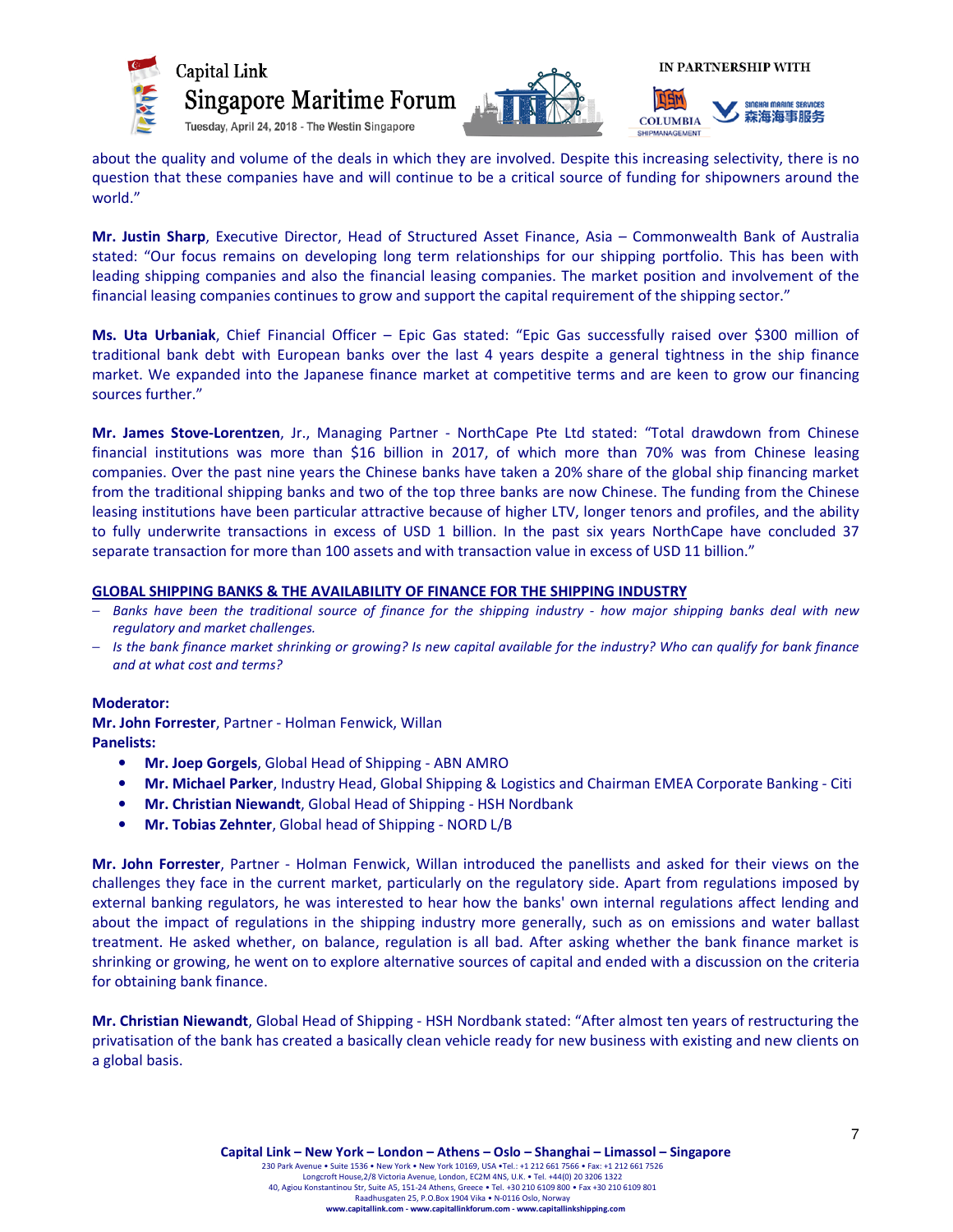

Capital Link **Singapore Maritime Forum** 





Tuesday, April 24, 2018 - The Westin Singapore

We have learnt our bitter lessons when it comes to the complex risks in shipping. This will help us to rebuild a strong and shock resistant portfolio with good names and good structures as we continue to believe in the future of shipping being an integral part of the globalisation.

We are open to corporate backed structures as well as asset oriented deals. The current environment offers a wide range of opportunities which is further fuelled by the decision of numerous banks to quit shipping.

Since we are no longer under pressure to book business at any rate we enjoy the comfortable situation to say no if needed."

# ALTERNATIVE FINANCE & PRIVATE EQUITY

- − Are there sources of capital beyond bank finance & financial leasing?
- − New & Alternative Sources of Capital for Projects & Smaller Owners
- − Credit Funds Debt Finance & Structured Equity Private Equity

# Moderator:

Mr. Gregg Johnston, Partner – Stephenson Harwood (Singapore) Alliance Panelists:

- Mr. Nicholas E. Meer, CFA, Managing Director, Global Transportation Group J.P. Morgan Asset Management - Alternatives
- Mr. Martin Hugger, Managing Director Meerbaum Capital Solutions Inc.
- Mr. Philip Clausius, Founder & Managing Partner Transport Capital Pte Ltd

Mr. Gregg Johnston, Partner - Stephenson Harwood (Singapore) Alliance chaired a panel on Private Equity and Alternative Finance in Asian based shipping. Conversation points touched up shipping finance following aviation finance with the growth of alternatives to senior bank finance. The panel discussed whether regulation change could create more opportunities for alternative financiers and whether current market conditions across traditional shipping were attractive to Private Equity.

Mr. Martin Hugger, Managing Director - Meerbaum Capital Solutions Inc. commented: "While shipping market are recovering, traditional banks that left the industry, don't seem to be coming back and the ones that stayed, are very focused and often shrinking their portfolios. Alternative finance providers are filling the gap. We give quick guidance on projects, are fast in decision making, flexible to respond to changing needs and circumstances and reliable in transacting. Many clients saw us initially as a bridge to the future, but learned to value speediness, responsiveness and flexibility and keep coming back with their projects."

# ONE BELT ONE ROAD & BEYOND - THE MARITIME CONTEXT

The section remarks were made by Mr. Benjamin Wong, Head of Transport & Industrial – InvestHK who stated: "With over 150 years of maritime development, Hong Kong has one of the world's largest shipping communities. Hong Kong is also the world's freest economy, with free trade, free market, free flow of capital and stable and freely convertible currency.

Our low and simple tax regime provides an attractive business environment including profits tax exemption for international shipping operations and double taxation relief arrangements covering shipping income with 45 trading partners, entrenching Hong Kong's position as a diversified international maritime centre."

LPG SECTOR Panel Discussion

Moderator: Mr. Torben S. Pedersen, Managing Director - Fearngas (Singapore) Pte Ltd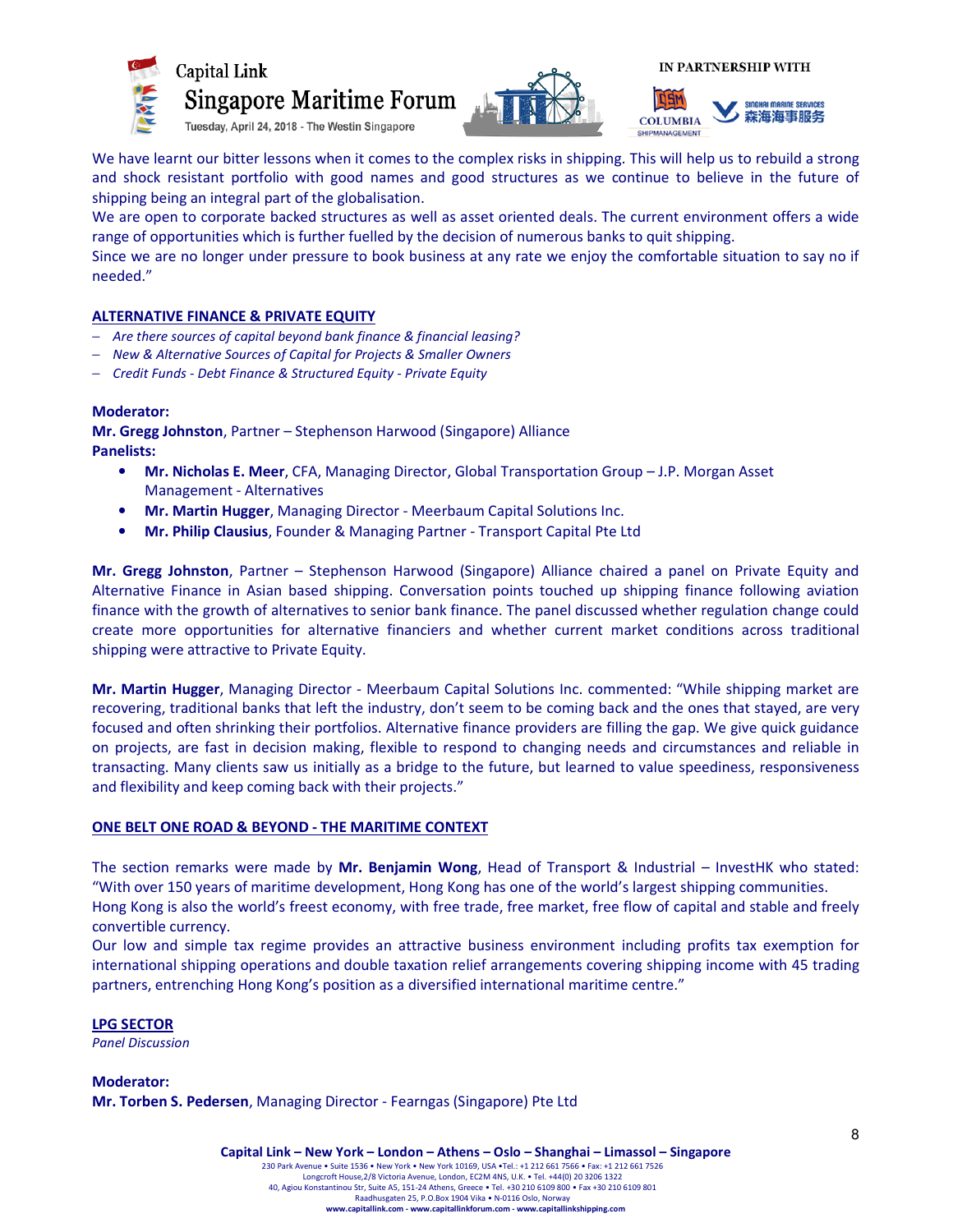







#### Panelists:

- Mr. Niels Rigault, SVP Commercial BW LPG
- Mr. Su Bin, CEO Pacific Gas

# Mr. Torben S. Pedersen, Managing Director - Fearngas (Singapore) Pte Ltd stated:

"The VLGC market is presently at an all-time low.

The spot market return today, basis full employment and zero downtime, is at about USD 4,700 PD.

The VLGC fleet today counts 267 vessels.

30 of these vessels are more than 25 years old.

There are 37 confirmed new buildings, equal to about 14 pct of the present fleet.

In light of the very low market and imminent trading restrictions (water ballast and exhaust emissions), is this enough to discourage Owners from taking their vessels thru 4th and 5th special surveys?

As a consequence, will we see enough VLGCs being recycled in the next 1-2 years to make a real difference in the VLGC supply/demand balance?

New Panama Canal

As highlighted by many in our industry, the new Panama Canal may reach its full VLGC capacity in the near future. Is this being taking into account when Owners are making their investment decisions?

Oil Majors and Trader making larger direct and indirect investments in the VLGC market segment.

This includes companies such as Shell, Chevron, Statoil, P66, Oriental Energy, Astomos, Gyxis, Eneos Globe, Petredec, Geogas, Vitol, Trafigura, Gunvor and Vilma.

What will the impact of this be vis-a-vis market pricing? And will the traditional Owners be able to offer transport solutions to such customers whereby preventing further VLGC ordering by Majors and Traders??

Finally, 2 points over which no market participant have any control.

-The possibility that USA do not to agree to extend current Iran sanctions package on 11th May 2018, and

-The possible additional implementation of USA/China trade tariffs.

If one or both of these possibilities were to happen, what will the possible impact be for the VLGC's?"

Mr. Su Bin, CEO – Pacific Gas stated: "China has made remarkable progress in recent years in relation to country's transformation of its energy mix and has thus far played a leading role towards its global commitment of a green and low-carbon future. We believe that the Chinese gas marketing is huge potential. The path China takes will have a profound impact on global markets, trade and investment flows, technology costs and the achievement of shared global goals. We believe seaborn transportation of LPG as well as LNG will remain one of the cheapest and most efficient global solutions to address China's ever-increasing demand for green and low-carbon energy."

# TANKER SECTOR

Panel Discussion

Moderator: Mr. Ben Nolan, Managing Director – Stifel Financial Corp. Panelists:

- Mr. Marco Fiori, CEO d'Amico International Shipping
- Dr. Anil Sharma, President & CEO GMS
- Mr. Andrew Hoare, COO Navig8 Group
- Mr. Robert Burke, CEO Ridgebury Tankers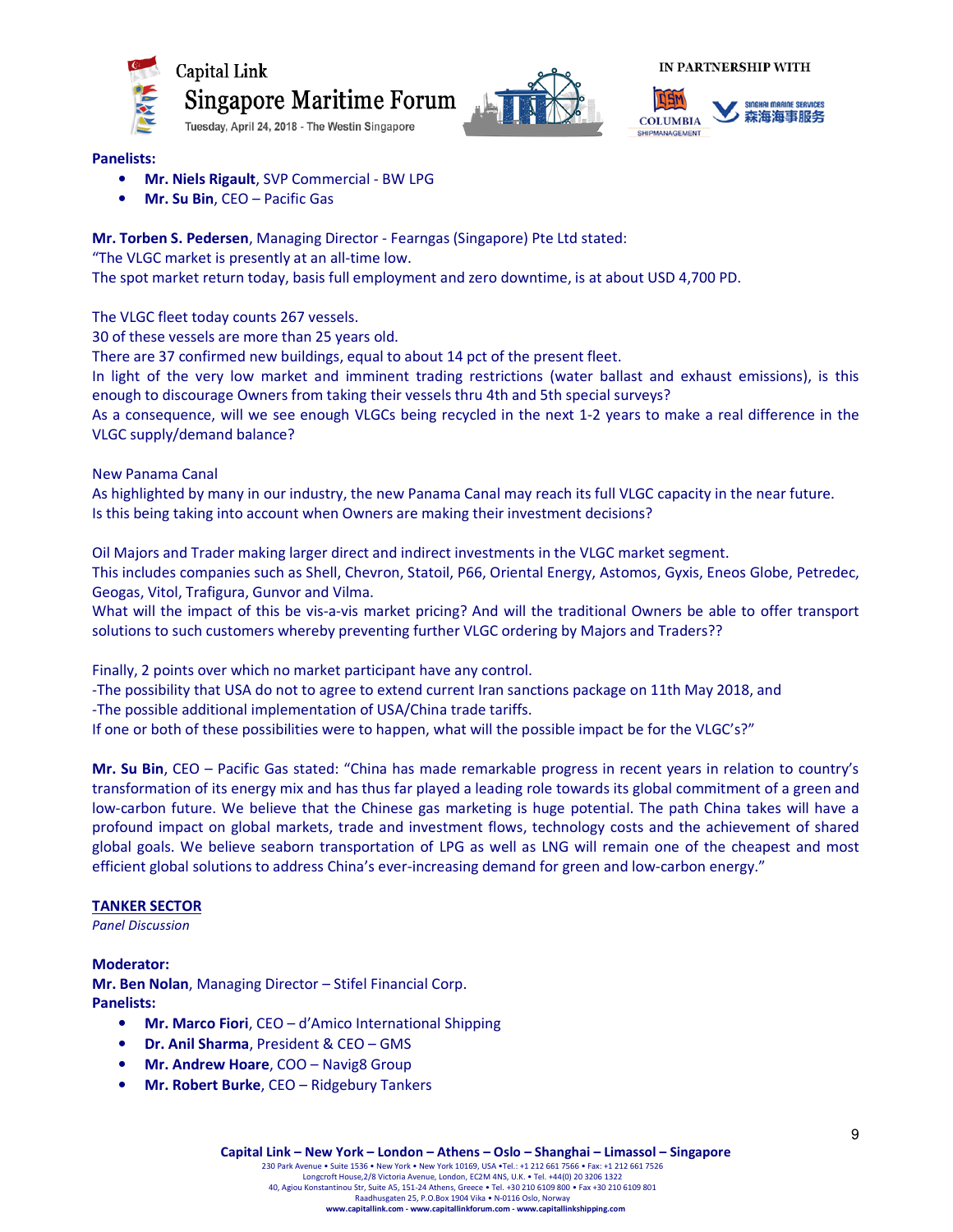



Mr. Ben Nolan, Managing Director – Stifel Financial Corp. stated: "The sea will never rest which is why shipping is wonderful and painful but always exciting. We believe that capital markets are quickly evolving with respect to the industry and those companies who are both nimble and focus on being good stewards of capital should be successful."

Mr. Marco Fiori, CEO – d'Amico International Shipping stated: "I am firmly convinced the product tanker market is finally heading towards a positive cycle. In fact, all the fundamentals are pointing to the right direction, with all the variables aligned for rate improvements. In particular, a strong oil consumption is expected for 2018, also on the back of the estimated growth in global economic activity. This will obviously provide further benefit to the demand for seaborne transportation of refined products. The global refining industry has undergone a structural shift over the last years with refining capacity moving far from some of the key consuming centers and towards some of the main points of extraction, mainly in the Middle East. This phenomenon has been driving ton-mile demand for product tankers and it is expected to further consolidate with new export oriented refinery capacity coming on line. The high level of product inventories, which has been depressing demand for the last two years, seems to be finally coming to a more manageable level. All these positive factors should support demand and they are coupled with a very limited supply growth expected for the next coming years."

Mr. Andrew Hoare, COO – Navig8 Group stated: "Whilst tanker operators continue to face more than their fair share of uncertainty, particularly around OPEC production levels and US shale oil development, it has become increasingly more evident that IMO 2020 regulations will have a significant impact on our markets. Operators who prepare accordingly stand to benefit."

Mr. Robert Burke, CEO – Ridgebury Tankers stated: "In the next few years the tanker market will be going through a series of changes that will have significant impact on rates, capacity, financial returns and fleet profiles. The combined effect of the pending and overlapping 2020 emissions and BWTS regulations have little precedent on which to look back upon and calculate an outcome. The constant drumbeat but unpredictable levels of increased shale production, US exports, OPEC cuts combined with regulatory change make projections all the more difficult. Even in this difficult tanker market owners can't hold back from placing large bets on what will happen in the next few years. For the adrenaline addicted tanker owners the anticipated volatility of the next few years should make it a fun time to be in the market!"

#### DRY BULK/DRY CARGO SECTOR

Panel Discussion

#### Moderator:

Mr. Gautam Khurana, Director – Drewry Maritime Financial Research Panelists:

- Mr. Kyriakos Panayides, Managing Director AAL Shipping
- Mr. Reginald Sequeira, Head of Bulk Carrier Business Unit Great Eastern Shipping Co. Ltd.
- Mr. Martyn Wade, CEO Grindrod Shipping Pte. Ltd
- Mr. Mats Berglund, CEO Pacific Basin
- Mr. Khalid Hashim, Managing Director Precious Shipping

Mr. Gautam Khurana, Director - Drewry Maritime Financial Research stated: "The belt and road initiative is expected to boost dry-bulk shipping demand as most of the regions along the BRI are steel deficient. The BRI should also boost demand for other dry-bulk commodities such as cement, bauxite, alumina, aggregates, sand and phosphate rock. On the other hand, the spectre of protectionism risks derailing global growth and may prove to be a dampener for markets as the uncertain climate could crimp investment over the short term.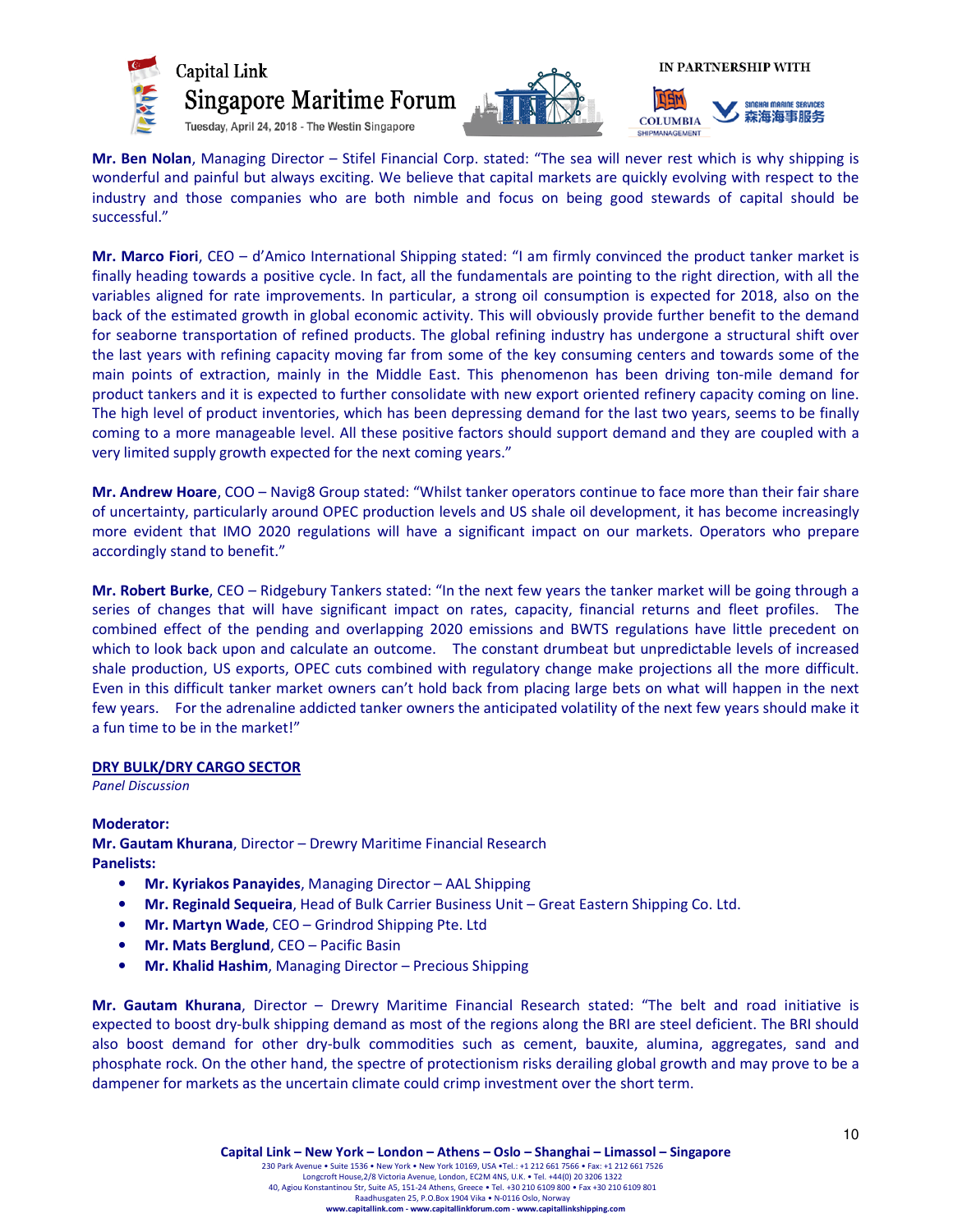





Mr. Kyriakos Panayides, Managing Director - AAL Shipping stated: "The Multipurpose Shipping segment witnessed an unprecedented period of consolidation over the past years and that trend looks set to continue. Freight rates reached to unsustainably low levels by fierce competition within, as well as from cheap pricing by desperate Bulk Carriers with lower operating costs. With record low projects by Oil & Gas in the past two years, only few Project carriers made it through the 'perfect storm'. The segment was left alone with no financing model in place from both investors and financiers to support it, failing to understand the complexity of our sector. I guess that's the price we are paying for being a specialised sector… we simply cannot have it all."

Mr. Reginald Sequeira, Head of Bulk Carrier Business Unit - Great Eastern Shipping Co. Ltd. stated: "After several years of unabated supply we have just started seeing a moderating fleet growth. There is also a trend of global economic and trade growth. The supply-demand balance, therefore, suggests a cautiously optimistic scenario for Dry Bulk Shipping in the foreseeable future.

However, the upcoming 2020 regulations on sulphur emissions and longer-term controls on GHG emissions pose difficult questions for ship-owners as to what is the right technology to meet new regulations. The cumulative burden of all regulations cannot be left only at the doors of ship-owners. Collective efforts are needed from all interested parties of the industry in finding sustainable solutions. Owners need to exercise restraint in ordering new ships and add to the expanded fleet, without finding viable answers to the long-term challenges of regulatory changes.

Great Eastern Shipping Co., over nearly seven decades of its successful operation, has tried to build a strong balance sheet by dynamically managing market cycles and by operating a diversified fleet backed by in-house commercial and technical management and supported by strong relationships built over the years with charterers, shipyards and lenders."

Mr. Khalid Hashim, Managing Director – Precious Shipping stated: "With the low sulphur fuel oil deadline of 1st January 2020 rapidly approaching, Scrubbers, an out dated technology are being thrust on ship owners as a costly solution when the option to burn low sulphur fuel oil is on the table. If we examine the statistics we see that at the end of March 2018 there were less than 0.30% of ships that were scrubber fitted/ready out of the 95,000+ vessels that need to comply with the new legislation. Even if the scrubber fitted/ready ships figure trebles by the time we reach 1st January 2020, it will be just 1% of the existing world fleet of about 95,000+ ships. With such a low number of potential clients, we don't think that any of the oil majors would continue to produce high sulphur fuel oil when the prospects for sales of the same are going to be so limited. Not only that, the oil majors would then have to invest in dedicated pipelines, storage tanks and bunker delivery vehicles like tankers that would be solely dedicated/doing the dirty high sulphur fuel oil trade. This looks like a classic case of too much investment for too little, and very uncertain, returns. High sulphur fuel oil, if it is available post 1st January 2020, would likely be sold, not at a discount, but at a premium to low sulphur fuel oil! Owners have voted with their pocket books and made clear that there is only low sulphur fuel oil that is an acceptable/palatable solution."

#### FORUM'S MATERIAL

The material of the Forum (presentations, speeches, photos, interviews and videos) is available at: http://forums.capitallink.com/shipping/2018singapore/index.html

# PARTICIPATING COMPANIES & ORGANIZATIONS:

AAL Shipping • ABN AMRO • Ardmore Shipping • Bilsea Group • BIMCO • BW LPG • Cargill • Citi • Clarkson Research Services Limited • Columbia Marlow • Commonwealth Bank of Australia • D'Amico International Shipping • Drewry • Drewry Maritime Financial Research • DVB Bank • ENESEL • Eniram – A Wartsila Company • Epic Gas • Fearngas (Singapore) Pte Ltd • Fourth Insurance Office, Inc. • GMS • Golden Stena • Great Eastern Shipping Co. Ltd. • Grindrod Shipping Pte. Ltd • Holman Fenwick, Willan • HSH Nordbank • International Chamber of Shipping • INTERTANKO • ITF • Invest HK • J.P. Morgan Asset Management – Alternatives • Mayer Brown JSM • Meerbaum Capital Solutions Inc. • Miclyn Express Offshore • MPA • Navig8 Group • Noble • NORD L/B • NorthCape Pte Ltd • Ocean Network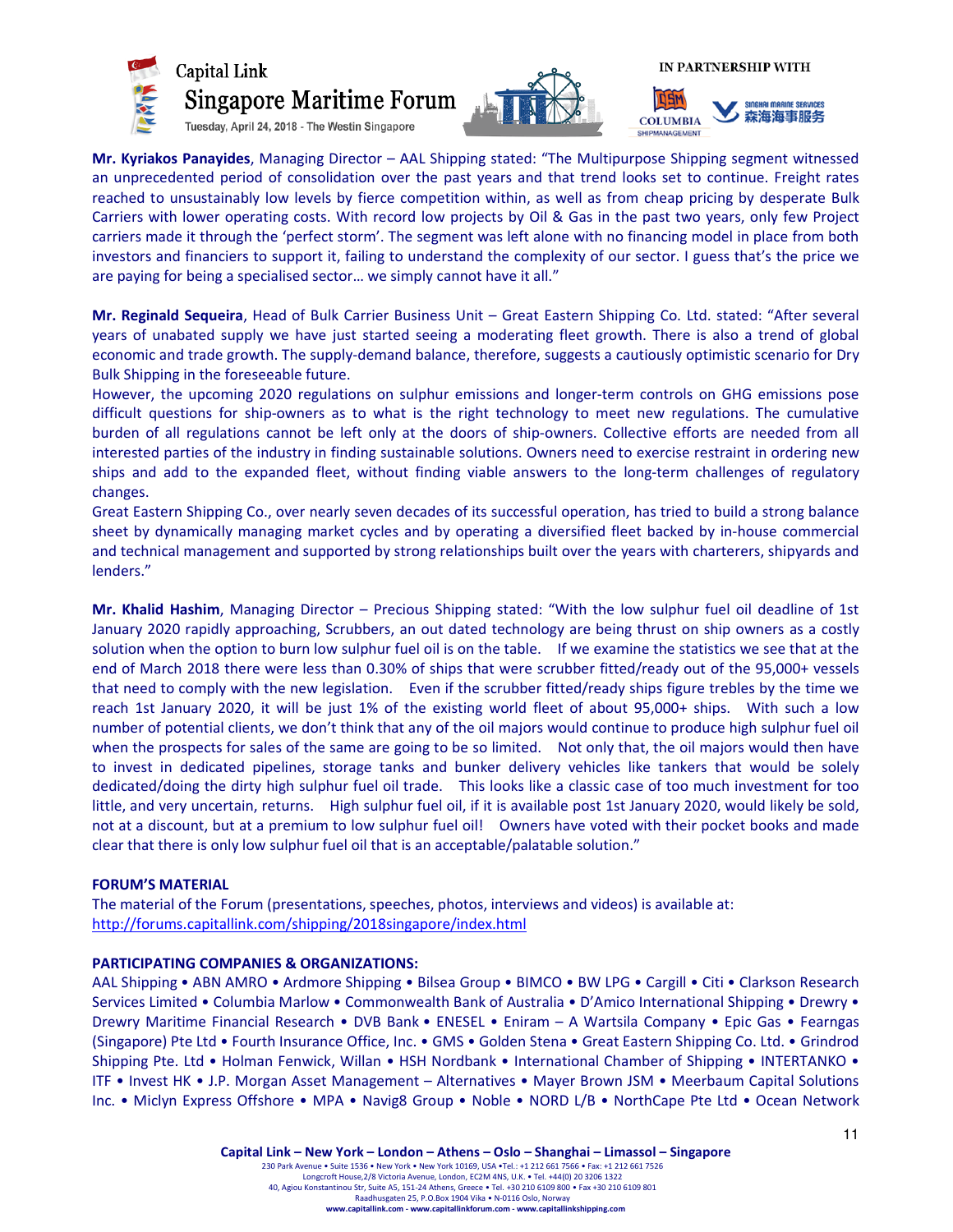





Express • Pacific Basin • Pacific Gas • Pacific International Lines (PTE) Ltd • PortCDM Council • Precious Shipping • Pyxis Tankers • Ridgebury Tankers • RightShip • RISE Viktoria • Singapore Shipping Association • Singhai Marine Services • Stephenson Harwood • Stifel Financial Corp. • Taiping & Sinopec Financial Leasing Co., Ltd • Tototheo Maritime RIC • Trafigura • Transport Capital Pte Ltd • Tsakos Energy Navigation • Watson Farley & Williams

# THE CONFERENCE WAS ORGANIZED:

IN PARTNERSHIP WITH: Columbia Shipmanagement • Singhai Marine Services

#### SPONSORS:

GLOBAL LEAD SPONSOR: Tsakos Energy Navigation Ltd.

GLOBAL GOLD SPONSORS: Clay Maitland • Columbia Shipmanagement • Tototheo Maritime

GLOBAL SPONSORS: ABN AMRO • citi • DVB • Fourth Insurance Office Inc. • Nord LB • Watson Farley & Williams EVENT SPONSORS: AMOS • Eniram a Wartsila Company • GMS Leadership • HFW • HSH NORDBANK • Invest HK • Mayer Brown JSM • Meerbaum Capital Solutions Inc. • Stephenson Harwood (Singapore) Alliance

SUPPORTING SPONSORS: AAL • Ardmore Shipping • CMP Chugoku Maine Paints Ltd. • D'Amico International Shipping S.A. • Epic Gas • SES Southern Everise Singapore • Gauci-Maistre Xynou • GNS • The Great Eastern Shipping Co. Ltd. • Navig8 • Pyxis Tankers • Ridgebury Tankers

BREAKFAST SPONSOR: Columbia Shipmanagement

COFFEE SPONSOR: SGX

COCKTAIL SPONSORS: seAcAre • Singapore Organization of Seamen

MEDIA PARTNERS: Asia Oil and Gas • cnss.com.cn • www.gangkouquan.com • Lloyd's List • Marine Circle • Maritime Executive • www.ship.sh • Ship2Shore • Ship Management • TradeWinds • WorldOils • XD Xinde Marine News SUPPORTING ORGANIZATIONS: BIMCO • Shanghai Shipbrokers Association • International Chamber of Shipping • Intertanko • seAcAre • Seamaster • Singapore Organization of Seamen • Singapore Shipping Association

#### For further information, please contact:

NEW YORK // Mrs. Olga Bornozi & Mrs. Eleni Bej Tel. +1 212 661 75 66 - Email: obornozi@capitallink.com ; ebej@capitallink.com ATHENS // Mrs. Athena Kosmadaki Tel. +30 210 6109800 – Email : athensoffice@capitallink.com

#### For more details and extensive information, please visit:

http://forums.capitallink.com/shipping/2018singapore/index.html

The CAPITAL LINK website: www.capitallink.com The CAPITAL LINK FORUM website: www.capitallinkforum.com

#### **ORGANIZERS**

Founded in 1995, Capital Link is a New York based investor relations, financial communications and advisory firm with a strategic focus on the maritime, commodities and energy sectors, MLPs, as well as Closed-End Funds and ETFs. Based in New York City, Capital Link has presence in London, Athens & Oslo. Capital Link is a member of the Baltic Exchange and works very closely with the New York Stock Exchange, NASDAQ and the London Stock Exchange as well as with major international and supranational organizations and industry associations in the areas of the firm's strategic concentration.

Our proactive approach, which integrates Investor Relations, Information Technology and Media, enhances awareness and branding for our clients through tailored outreach programs targeting analysts, institutional and individual investors and the financial media complemented by extensive and uniquely powerful marketing platforms. Capital Link offers a full suite of services including strategic and corporate advisory, investor relations, media relations, public and industry relations and the organization of corporate events. Capital Link is also known for the organization of large scale, high quality Investment Forums focusing on maritime transportation and U.S. investment products in key industry centers, such as New York, London, Athens, Limassol, Shanghai and Singapore. We organize twelve to fourteen conferences annually, of which seven are focused on the maritime sector. The Capital Link Investment Forums feature industry leaders and draw the elite of the global financial and investment communities. The Capital Link brand is widely-recognized and valued worldwide by participants in these